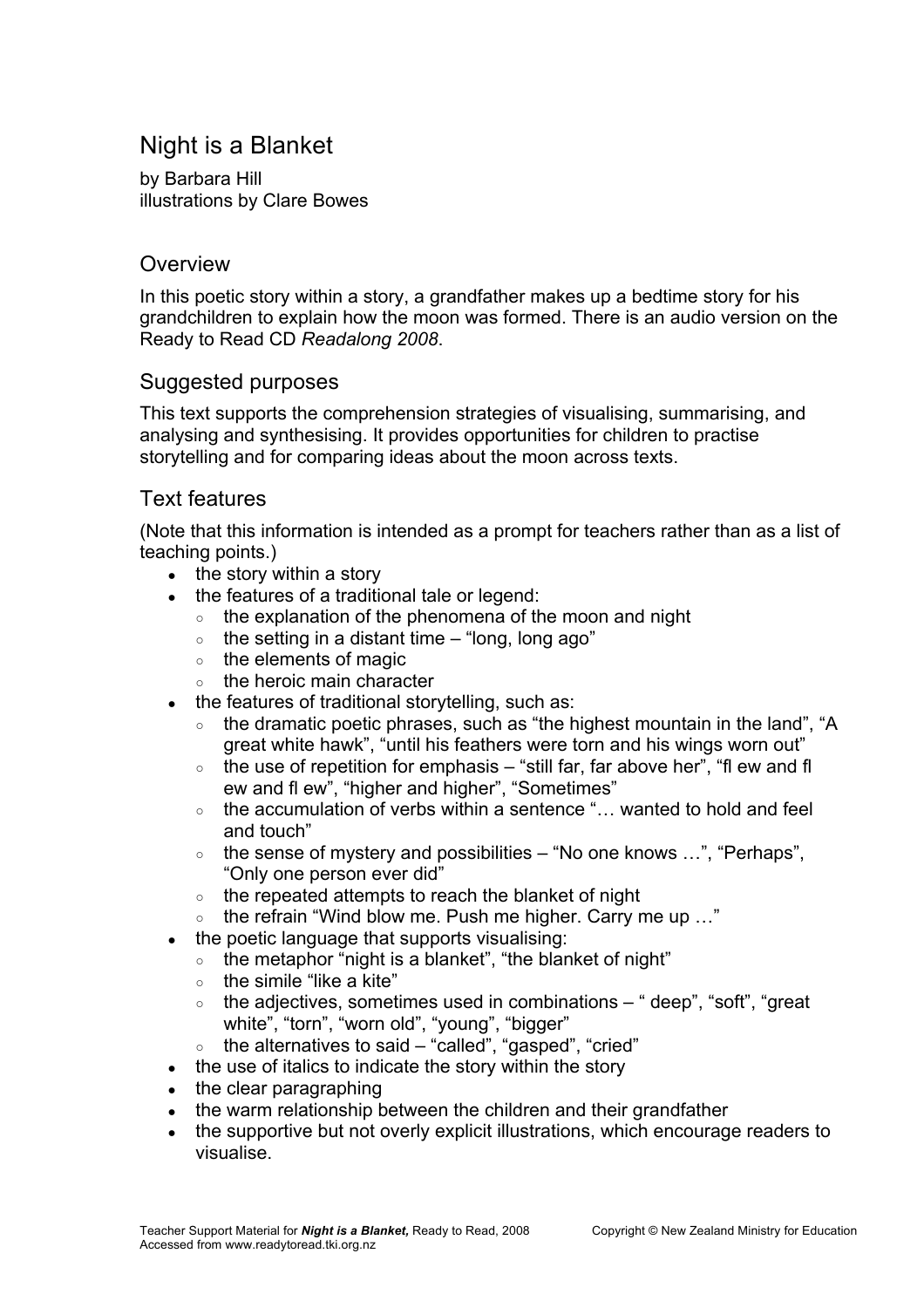### Introducing the text

Tell the children you have a text for them to read about night and tell them the title. *What does this title suggest to you?* Check that the children know what a blanket is. Draw out the idea that this title is a metaphor and encourage the children to speculate about how night could be like a blanket. The children may be able to make connections to other texts from the *Night is a Blanket* miscellany.

#### During the reading

Ask the children to read the text silently, pausing at various points for discussion or to clarify any difficulties. Encourage them to note any words they are unsure of for discussion after the reading.

Page 18 – Have the children read this page and then discuss the situation. Draw out the idea that Grandfather is telling stories to his grandchildren.

The illustration, the fact that Grandfather is speaking very softly, and Grandfather's references to the current situation ("up there", "Those stars you see") support the idea that it is night and this is a bedtime story. Encourage the children to make connections to their experiences of being told bedtime stories. Clarify the expectation that this is likely to be a magical story, like a fairytale.

Encourage the children to visualise Grandfather's description of night. You could use a blanket or a piece of black paper and a torch to show the children how night could be a blanket. The children could also make connections to the idea of curtains shutting out the light.

Page 19 – Encourage the children to enjoy visualising the giant and the bird. (They may have noticed the illustration of a bird on the cover of the miscellany.) Discuss the idea that storytellers use words rather than pictures to help their listeners create pictures in their heads. Explain that you want the children to do this as they read.

Briefl y discuss the relationship between the children and their grandfather. The children could infer from the conversation that there is a strong sense of trust and belief in what the grandfather is saying.

Page 20 – Before reading, have children scan the page so they notice the change to italics. Ask them to read the first two paragraphs to find out the reason for the change. Check that they're clear about the focus of Grandfather's story – *What happened long, long ago?* Ask the children to explain what the grandfather is going to describe (How we got our moon).

Have the children read to the end of the page. Ask the children to predict what will happen. Discuss that these predictions may change through the reading as they gain more information from the text. *I'm thinking that the words "thought" and "would" in that last sentence are suggesting that the girl was wrong …*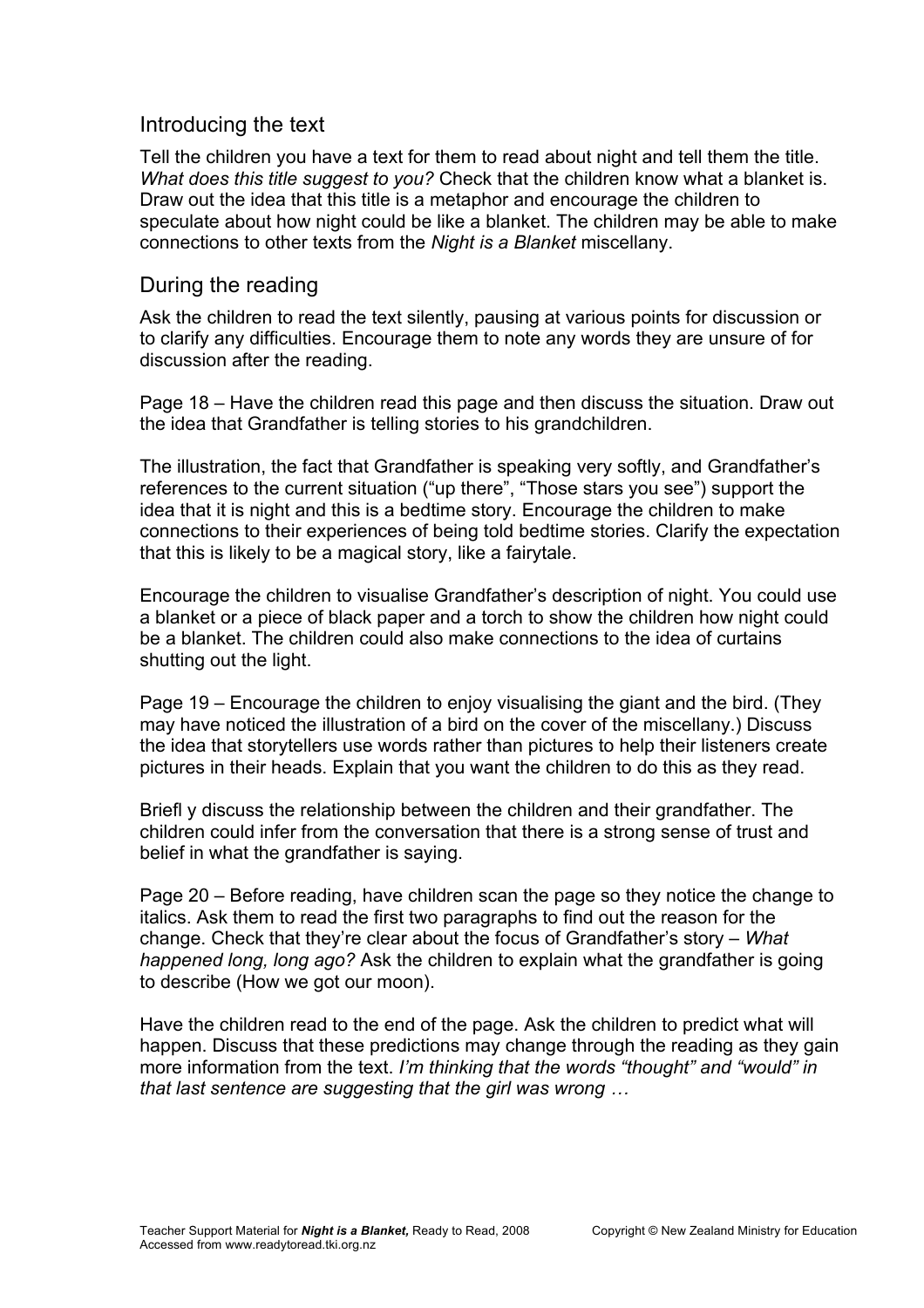Page 21 – Review the children's predictions and draw out the idea that the task is turning out to be much harder than anticipated. *This is like a fairytale, when the characters have to try again and again to do a task … Read me some parts of this text that tell us what a hard task this is. Do you think the wind will be able to get them up high enough?*

Page 22 – Check the children's predictions. *How did the wind help the bird?* Focus on the simile "like a kite". Allow the children time to explore how a hawk would fl y like a kite, with their arms spread out and soaring. Emphasise the idea that they are very high up. *What clues in the text tell us the blanket of night is a long way away?*

Encourage the children to make a connection between the purpose of the story and the actions of the girl. *What happened when the girl touched the blanket of night? I wonder why Grandfather has included this dramatic moment in his story*.

Page 23 – Encourage the children to use the top left illustration of the ripped blanket to help them make connections between the moon they see and the tear in the blanket.

Explain that the speech marks after "Goodnight" are closing off the speech Grandfather began on page 20, when he started the story. Read the name of the illustrator.

Ask the children to evaluate the text. *Why did Grandfather tell the story? Do you think the children will remember it?* Discuss the idea that perhaps someone may have told the grandfather the story long ago when he was a young child.

#### After the reading

(Choose only one or two per session.)

Listen to the children reread the text with a partner, observing their fluency and use of expression for the poetic language.

Focus on the style of writing. *What language choices has the author made to convey the idea of storytelling?* For example, the children could:

- identify some phrases that indicate traditional storytelling. *What are some others that you know?* Write up some of these ideas. Have the children share with a partner as to whether any of the others could be as effective.
- find some sentences that include repetition, such as in the phrases "long, long ago", "far, far above", "fl ew and fl ew", "higher and higher", to build a sense of mystery and suspense. Reread the sentences without the repetition to show the difference.
- discuss the use of the alternatives to "said" and what they convey about the situation and the feelings of the characters.
- select their favourite image from the story and explore how the writer has created the image – for example, through the use of metaphor, rich adjectives, repetition, or the poetic sentence structures ("I can take you no further"). You could record the children's ideas on a chart to refer back to for their own writing.